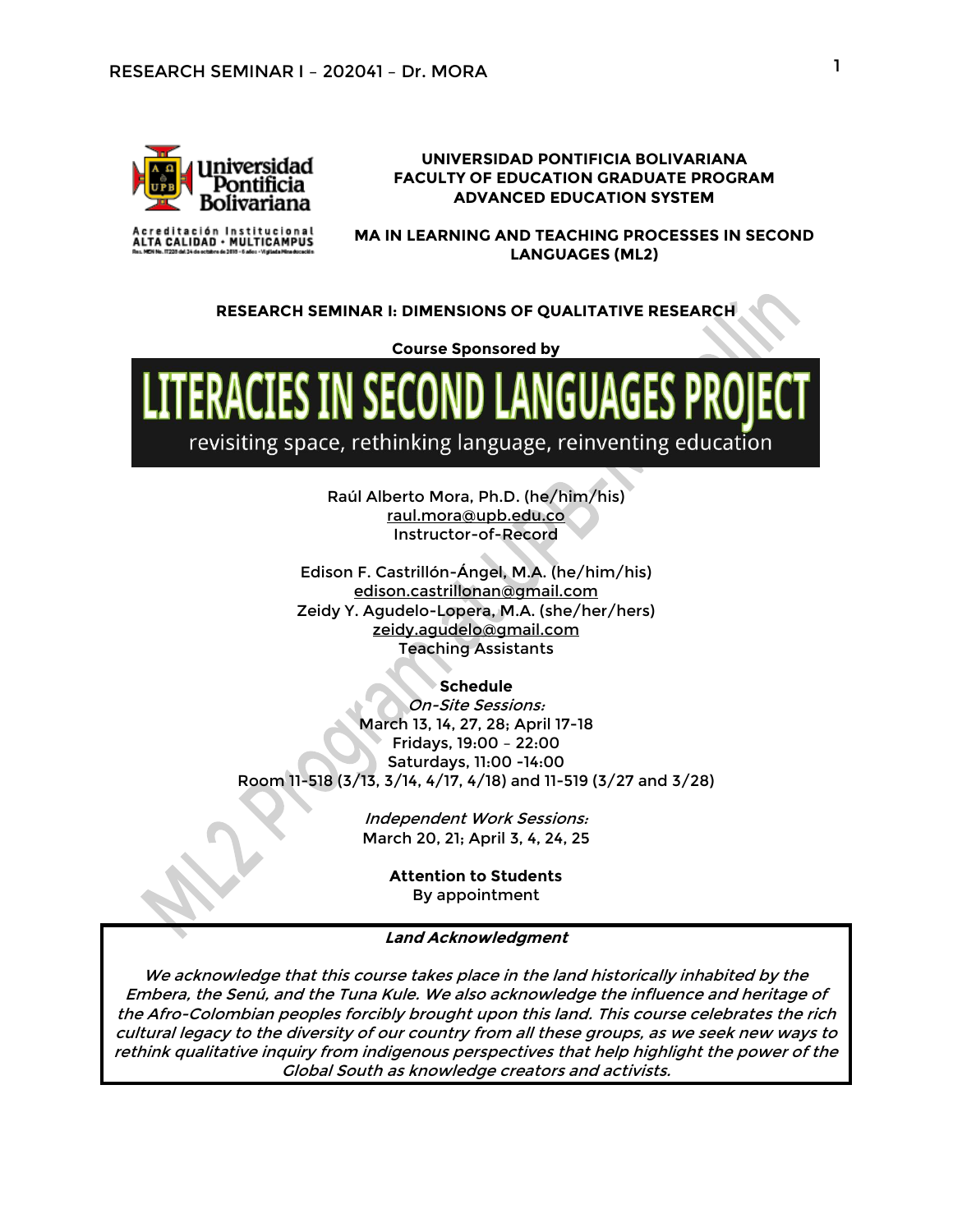#### **Course Overview**

From the latter half of the 20<sup>th</sup> century, and particularly in the last 20 years, the fields of ELT, literacy, linguistics, and education at large have shifted from quantitative and experimental studies to qualitative inquiry (QI). QI, inspired at first by the sociological work of the Chicago School, and in recent times by participatory and emancipatory paradigms, as well as ideas from critical theory, feminist theory, postcolonial and posthumanist studies, and indigenous epistemologies, to name a few, places a premium in approaching the social phenomena in depth, looking at the sites and protagonists involved in said phenomena (verstehen).

However, this shift toward a qualitative paradigm has been, in many cases, devoid of a strong conceptual background, sometimes driven by false beliefs about what QI is not, rather than by what QI really is. Novice researchers (and sometimes more veteran ones) have not had time to reflect on what conducting research from a QI paradigm entails. Choosing a qualitative paradigm has a series of historical, political, socio-cultural, and pedagogical influences and implications that researchers in training need to understand and incorporate in their own agendas. Becoming a qualitative researcher means to understand, as Forber-Pratt (personal communication, 1/29/2019) shared, that "qualitative research is more about stories, lived experiences, plays, case studies, and words," and how researchers weave all those elements in their own studies and larger agendas.

This course, as the first in the four-course sequence of the research cycle, intends to introduce students to what it means to do research at the master's level, as the stage where one develops in-depth understanding of the research phenomenon and begins to craft an epistemological stance towards the detailed comprehension of the research problem (Mora, 2015). The course will first situate master's level research within the three dimensions of qualitative research the MA program has proposed: historical-political, socio-cultural, and pedagogical. The bulk of the course will engage students in the discussions about what it really means to talk about Qualitative Research (Saldaña, 2011; Stake, 2010) and the epistemological implications of becoming a qualitative researcher, and how that nascent epistemological stance helps develop a researchable problem and question.

It is important to point out that Research Seminar I, as many of the courses you will take in the program, is conceived as a *survey course*. This means that throughout this course, you will discuss key concepts and authors related to qualitative research. In that sense, it is imperative that you confer with your instructor and seek further readings and resources that help expand the contents and debates in which we will engage in our on-site and independent work sessions.

You are strongly encouraged to bring your experiences and previous work as researchers to class and incorporate them as part of our discussions, considering the reflexive nature of this course. Courses in our program draw heavily from Bourdieu's idea of reflexivity (Bourdieu & Wacquant, 1992; Mora, 2011, 2012a, 2014) as the collective process of returning generated knowledge to the realities of our context. Therefore, you should always consider the sessions as spaces to reflect on how we as practitioners can use research as a viable means to improve the quality of second language learning and teaching in the local context of our schools in Medellín and Colombia.

All sessions will work under a seminar format, where will we discuss the different readings that we are sharing in order to create more knowledge as the result of every session.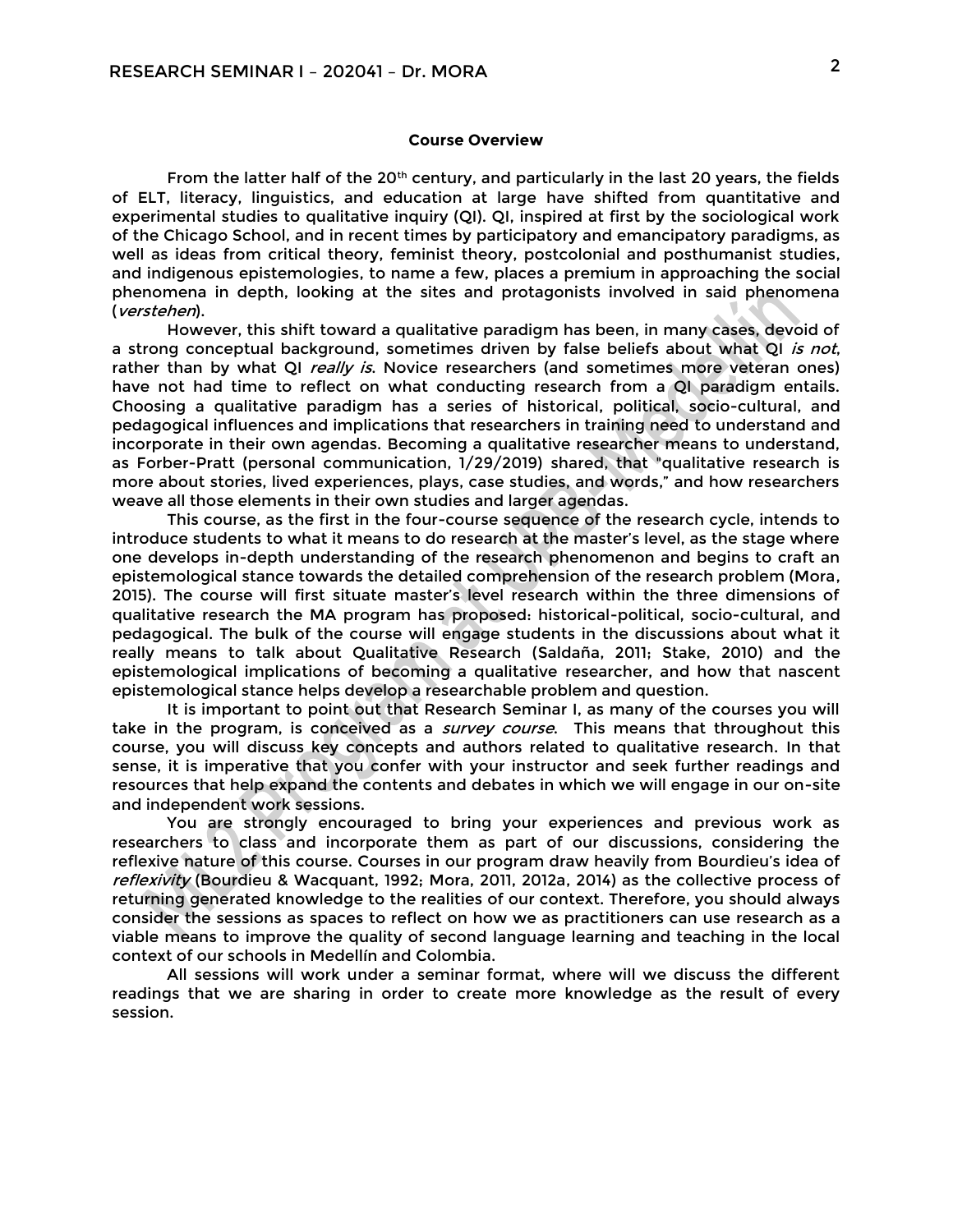### **Competences the Course will Promote**

- I identify the epistemological foundations of research from three perspectives: historical-political, socio-cultural, and pedagogical.
- I relate epistemological traditions to qualitative research
- I organize the basic resources that support a conceptual framework.
- I organize relevant and pertinent sources to develop a literature review.
- I build the statement of the problem and a research question for my thesis project.
- I internalize the importance of ethics as a guiding focus of my work as researcher.

#### **Assignments**

We will have four assignments for this class. Each assignment is carefully crafted to support your MA thesis proposal and the thesis altogether and thus you should develop them thoroughly and carefully. You will write assignments 1, 2, and 4 as Google Documents (please do not upload PDF or Word files) and will save them in your personal folder. For these assignments, make sure to format them according to the APA style manual (7th Edition) and ensure that all documents are properly formatted and proofread for grammar and spelling. Proposals that are not properly formatted or contain extensive proofreading issues may not be assessed until they are in good standing. Please label the documents "Assignment 1/2/3/4" for easier recognition.

### **The Research Journal as Part of the Assignments.**

As a researcher, research educator, and writer, I strongly believe in an old-school and new-school mix of learning to do and write research (Mora, 2017). As adviser, I have a longstanding tradition of asking my students to buy a fancy notebook and fancy pen combo as part of learning the craft. For this course, I kindly ask you all to have a thesis journal, one that I hope you will use till the very end of this journey.

The thesis journal will be the place where you will draft your assignments, organize your thoughts, and collect all your summaries and notes prior to writing them in Word. For all assignments (including Assignment 3), you must provide evidence of these notes when submitting (just submit pictures of your notes as attachments).

# **Assignment 1: A First Attempt at Your Statement of The Problem and Your Positionality Vis-À-Vis Your Study (30%)**.

This assignment will complement the work we will do in the first two on-site sessions and the independent work session. There are two parts to this assignment (**total page count: 6 to 8 double-spaced pages, APA style**):

- Part 1: You will begin to profile what you will inquire as a thesis topic. You should frame your problem keeping in mind the dimensions of research that we will discuss and the expectations for MA-level research we will discuss in class. You should also propose a purpose for your potential research and study and a working research question. For this, you will submit an initial draft, as the goal is for you to be able to frame your problem as simply as possible. One key question you will want to make sure your problem addresses is, "Why am I doing this?" (page count for this section: 4 to 6 double-spaced pages)
- Part 2: You will state your positionality in this study. In recent years, the presence of the researcher as both an instrument of the study (Stake, 2010) and as an individual whose presence is not on the background (Wasser & Bresler, 1996) is more visible in the research design. Sections such as "role of the researcher" are now relevant in the presentation of one's methods, especially as there is a move toward auto/duoethnographic methods and more participatory and decolonizing forms of qualitative research. You will write here a draft discussing your role in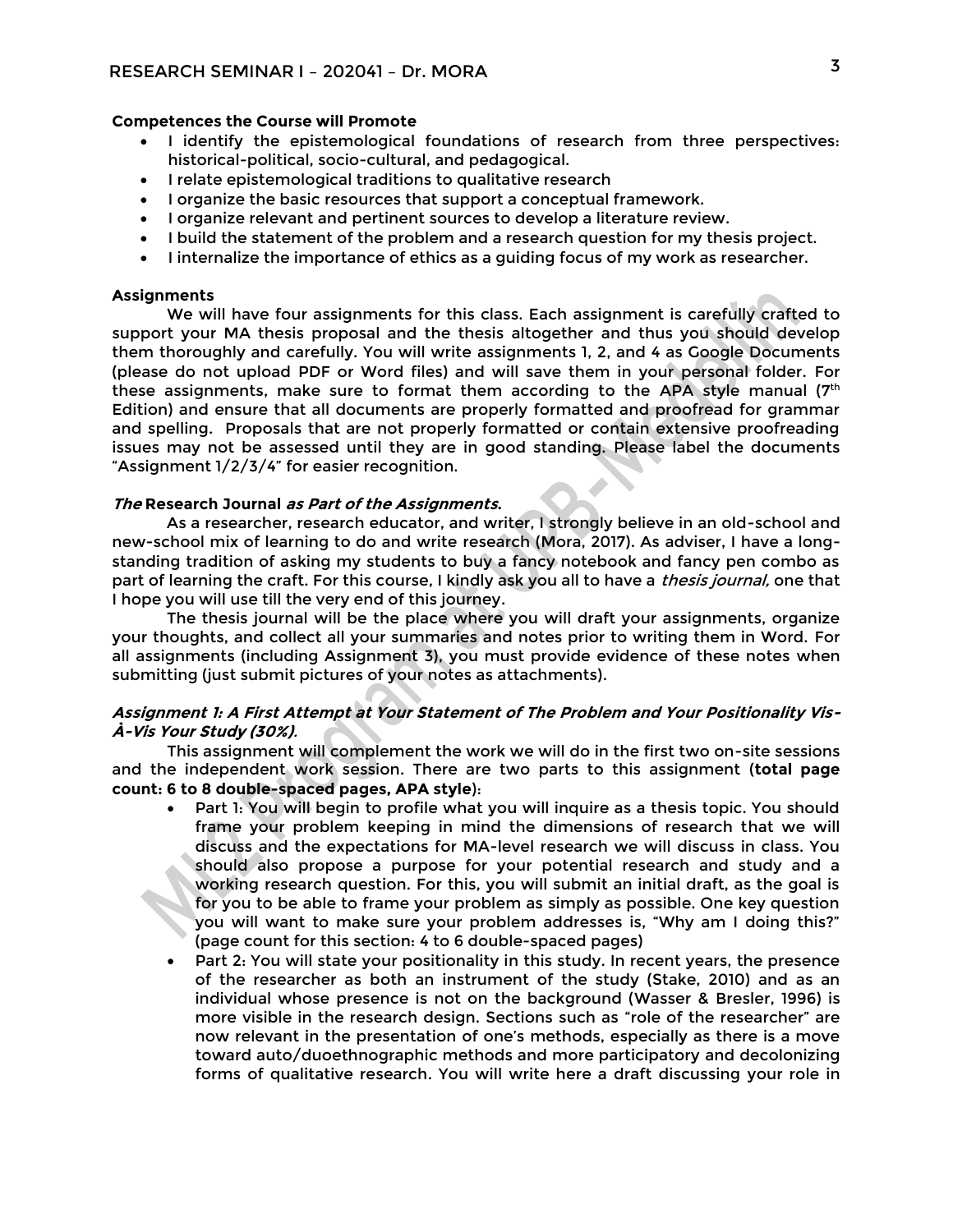this study. This will help address the question "Who am I?" (page count for this section: 1 double-spaced page)

# **Assignment 2: Annotated Bibliography for Conceptual Framework and Literature Review (20%)**

This assignment will complement the third and fourth on-site sessions, as well as the second independent work session. While you are not expected to outline a full-fledged conceptual framework and literature review (that will be something you should start to work on during the period between Research Seminar I and Research Seminar II), it is important for you to have a sense of direction about what you will read and why. You are supposed to offer an annotated bibliography that provides evidence of the resources you have read during the course and other materials you intend to read to continue writing your proposal. Please check the following blog post by OAC member Dr. Ian O'Byrne, [http://wiobyrne.com/annotated-bibliography/,](http://wiobyrne.com/annotated-bibliography/) for some ideas to develop the assignment.

In addition, keep in mind the following parameters to carry out the assignment:

- Copy and paste the "Assignment 2 Template" spreadsheet into your individual folder.
- Keep the same layout Dr. O'Byrne suggested in his article (i.e. review, citation, annotation).
- Keep the annotations for each reference within 150 words maximum.
- Save the articles you used for this assignment in your corresponding Google Drive folder.
- You should provide at least five references for each section (i.e. 10 references in total). Remember that each section will require you to revise different kinds of sources.
- For the conceptual framework, make sure to search for references that provide a good basis for your discussion (even if they are not necessarily recent)
- For the literature review, we recommend you to use references from the past 5-10 years and you must provide evidence that you searched for articles in Colombian and Latin American journals
- Check Appendix B for additional resources

## **Assignment 3: 3MT Presentation (10%)**

The ability to summarize your research is a very important skill you must develop if you want to be an active participant of the academic community. Presenting one's work at conferences is an exercise in sharing your work as quickly and concisely as possible. This assignment will gauge your ability to synthesize your initial thoughts for your thesis topic (see Independent Work Session 3 for more details).

#### **Assignment 4: Consolidated Draft of Research Proposal (40%)**

This assignment will use the first two assignments as the build-up of a more cogent draft that will serve both as the basis of your thesis and as a foundation for the work you will do in Research Seminar II. Relying on the feedback you received for the first two assignments, you will write an updated version of your statement of the problem, purpose of the study, and research question. You will also include an outline for your conceptual framework and literature review (you may venture to propose an outline for your methods section, but that is entirely optional) and a brief (no more than 1-page) reflection of how you will consider matters of ethics in your research design. This assignment should not be longer that 12 double-spaced pages, including references. NOTE: Make sure you include all sections in the assignment.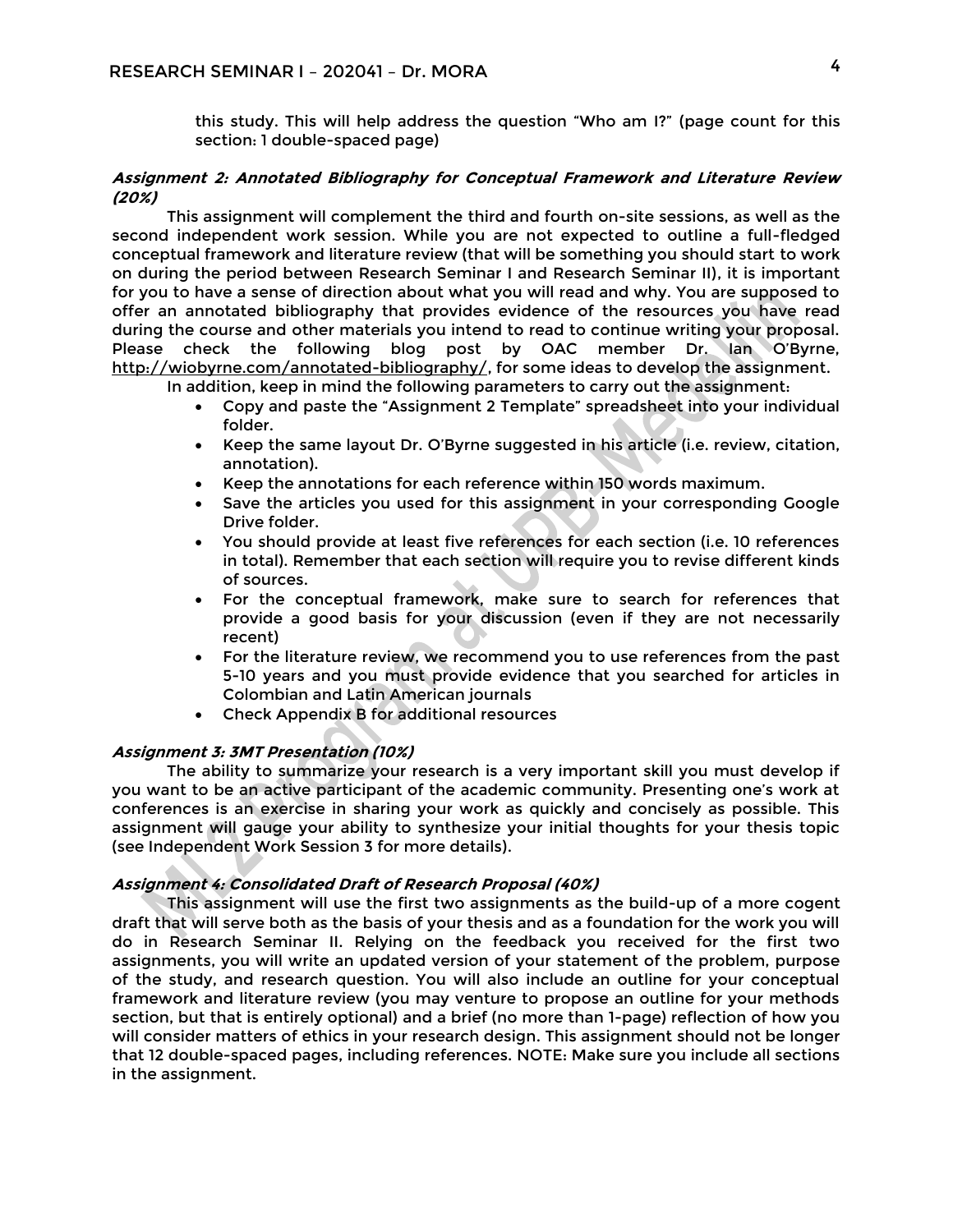#### **Expectations**

#### **Classwork**

All students must be on time for each session. If, for some reason, you cannot be in class, please notify me as soon as possible. Make sure to talk to either your other classmates or me to make up for the work. No assignments will be accepted after the due date without a proper excuse. The deadlines are set well in advance so check your personal or work schedules to ensure there are no conflicts. If you foresee a conflict, talk to me immediately so we can make proper arrangements. All work is to be submitted electronically to the Google Drive folder I have set in place for the module. I will not accept any assignments via e-mail.

#### **Participation**

Since all of you are teachers and this is a graduate-level course, I expect a high degree of professionalism and ethical behavior from all of you. I expect all of you to be prepared to participate in every class. This includes reading the assigned readings and documents and bringing all required resources at all times. All of you should be prepared to raise questions and issues as the result of your reading and the interactions with your instructor *and* each other. If you disagree with any ideas in class, feel free to say so in a proper fashion. To me, the classroom is a community of learners and scholars. Respectful interactions are important for the success of the academic exercises in which we will engage.

#### **Methodology**

You will engage in class work for 6 hours every other Friday and Saturday plus about six hours on the virtual sessions. In addition, you might need at least another 4 hours a week to work on the readings and assignments for the course on your own.

#### **Ethical Guidelines**

All assignments are to be original work. As a scholar, I abide by the highest standards of academic integrity, including strong stances against cheating and plagiarism. Guidelines against cheating and plagiarism in this course will follow any internal guidelines that UPB has set in place for academic integrity, as well as existing Colombian copyright legislation, such as Ley 23 de 1986, specifically Article 31 [\(http://www.cerlalc.org/documentos/colo23.htm\)](http://www.cerlalc.org/documentos/colo23.htm) and Ley 1032 de 2006 [\(http://www.unal.edu.co/dib/cip/pi\\_ley\\_1032\\_2006.html\)](http://www.unal.edu.co/dib/cip/pi_ley_1032_2006.html). Please make sure to get yourselves acquainted with these laws.

#### **Resources**

All the course resources will be available on Google Drive (the GD folder will include resources for both research courses this year). In addition to online resources, you are supposed to have a notebook/journal with you at all times (in addition to the Thesis Journal). We will do extensive note-taking during the course.

#### **Technology**

If you happen to have a laptop or tablet you can bring it to class as well. Given the nature of the readings, I'd advise against reading from smartphones. Although we will have WiFi in class and access to Google Drive, you may also consider downloading the readings to your hard drives before the class. In the special case where you may need to print the readings (although I encourage you not to do so), please print using both sides of the sheet, 2 pages per side of the sheet, or use scrap paper. Regarding the use of cell phones and smartphones, let's try when humanly possible (i.e. you are in the middle of an emergency or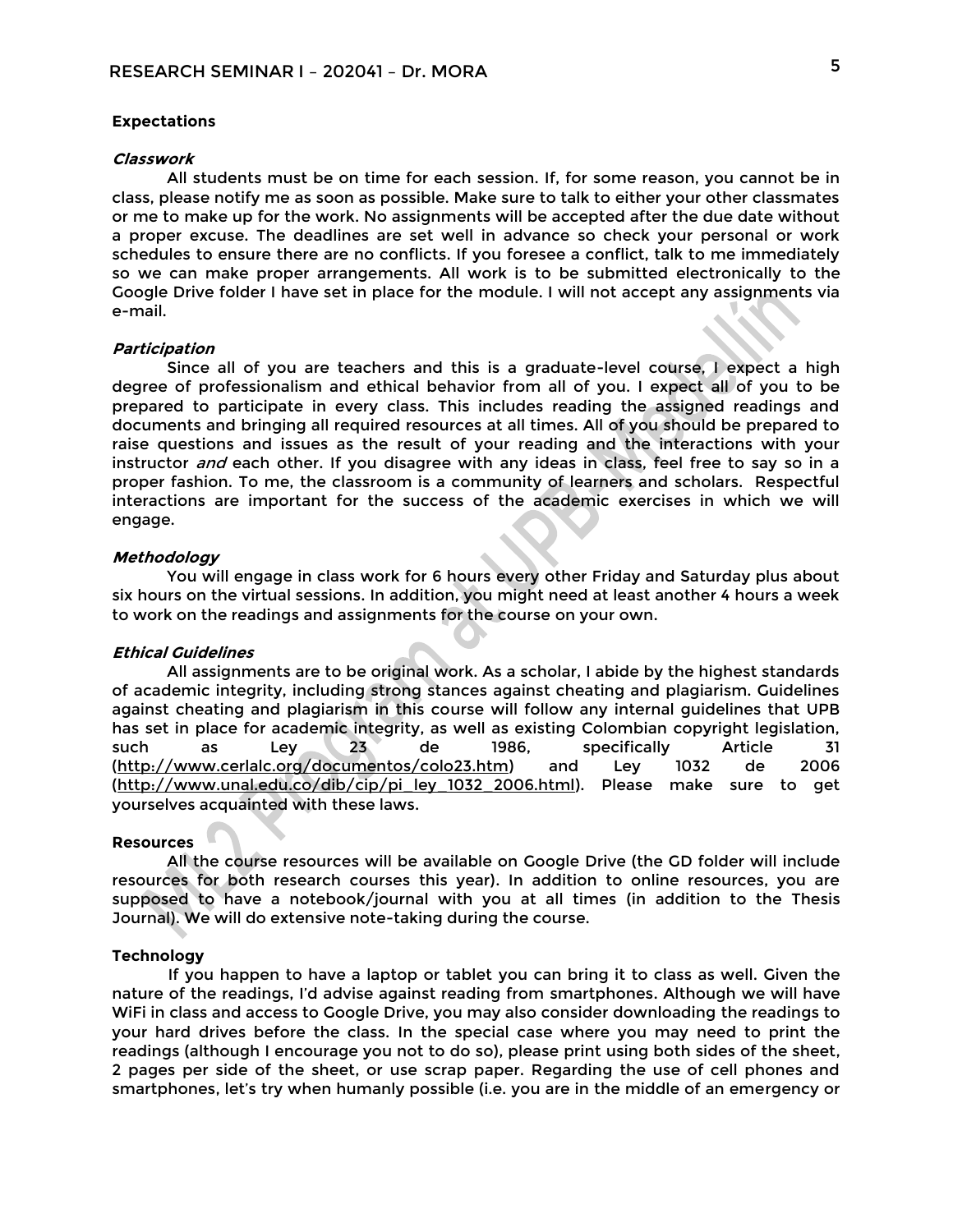urgent situation that requires answering the phone in a hurry) to stay in "airplane mode" during the class sessions, unless instructed otherwise.

# **Communication Etiquette**

Learning how to communicate in writing is an important and necessary skill that all academics must develop in order to network effectively with other professionals. In many cases, a well-crafted e-mail is the difference between receiving a reply from faculty and researchers in other institutions and having your message deleted right away.

In that sense, please keep that I will not respond to e-mails/messages that:

- 1. Do not come from the e-mail address (please refrain from using your personal emails, Facebook, or WhatsApp for class-related affairs UNLESS the specific situation requires so) that appears listed on your records.
- 2. Are not properly crafted with a clear subject line (I suggest using [ML2RS1] with the brackets as part of the subject line for easier identification) and a proper, formal greeting.

Check the following websites for information about academic e-mail etiquette, and make sure to practice these rules in any class-related communications:

- [https://www.insidehighered.com/views/2015/04/16/advice-students-so-they](https://www.insidehighered.com/views/2015/04/16/advice-students-so-they-dont-sound-silly-emails-essay)[dont-sound-silly-emails-essay](https://www.insidehighered.com/views/2015/04/16/advice-students-so-they-dont-sound-silly-emails-essay)
- [https://medium.com/@lportwoodstacer/how-to-email-your-professor-without](https://medium.com/@lportwoodstacer/how-to-email-your-professor-without-being-annoying-af-cf64ae0e4087)[being-annoying-af-cf64ae0e4087](https://medium.com/@lportwoodstacer/how-to-email-your-professor-without-being-annoying-af-cf64ae0e4087)
- <https://www.ugent.be/en/staff/academic-writing/email.htm>
- [http://akiraoconnor.org/2011/11/03/e-mail-etiquette-how-to-make-contact-with](http://akiraoconnor.org/2011/11/03/e-mail-etiquette-how-to-make-contact-with-academics/)[academics/](http://akiraoconnor.org/2011/11/03/e-mail-etiquette-how-to-make-contact-with-academics/)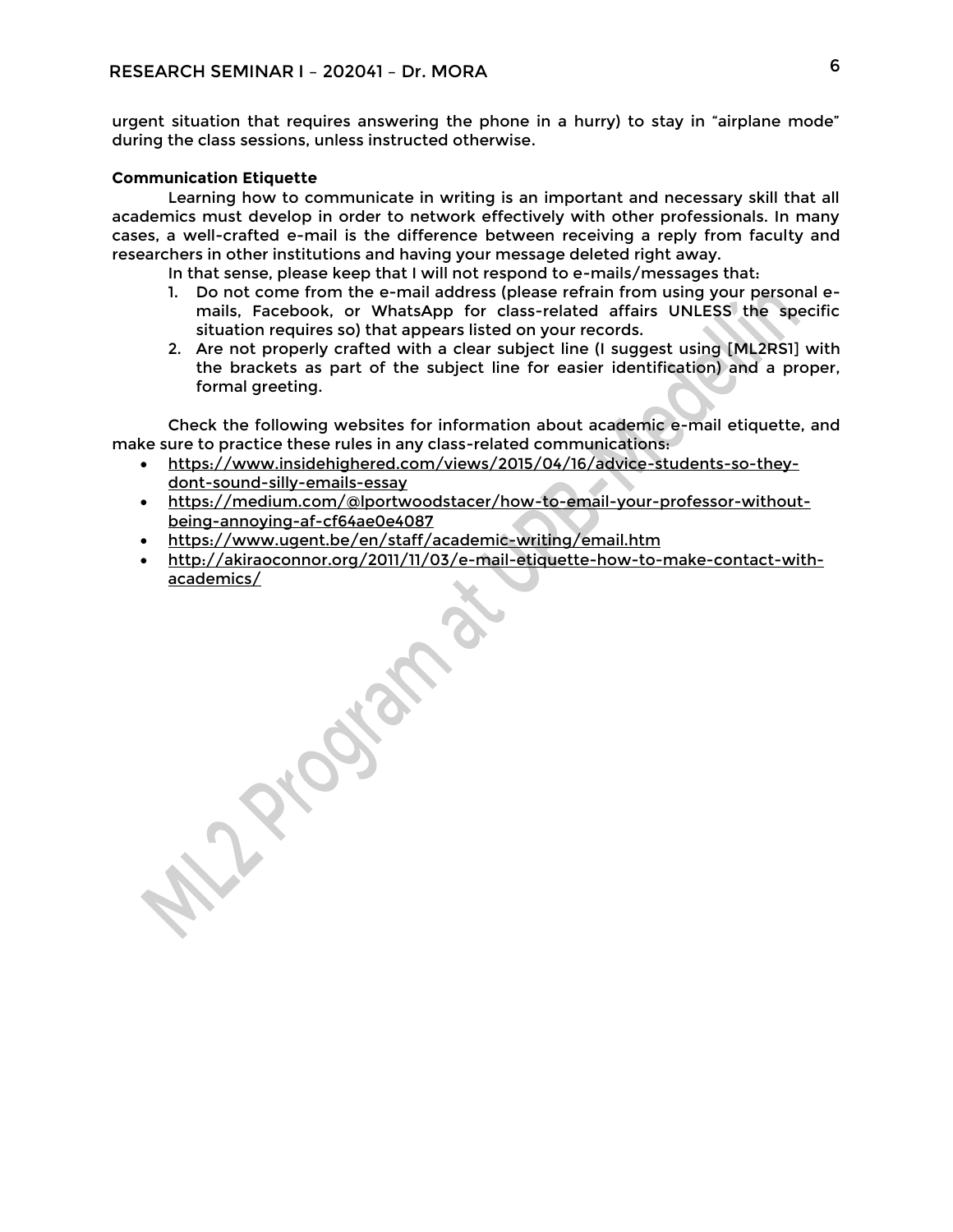### **Preparatory Readings Before Class**

### **About the ML2 Program**

- Mora, R. A. (2015d). La investigación cualitativa como continuum multidimensional. ML2 Working Papers/Documentos de Trabajo ML2, 3. Available at [http://www.literaciesinl2project.org/uploads/3/8/9/7/38976989/document](http://www.literaciesinl2project.org/uploads/3/8/9/7/38976989/documento_de_trabajo_ml2_3_-_r._a._mora.pdf) o de trabajo ml2 3 - r. a. mora.pdf
- Mora, R. A. & Golovátina-Mora, P. (2017). A new model for reflexivity and advocacy for master's-level EIL in-service programs in Colombia: The notion of "learning and teaching processes in second languages". In A. Matsuda (Ed.), Preparing Teachers to Teach English as an International Language (pp. 35-50). Bristol, UK: Multilingual Matters. <https://doi.org/10.21832/9781783097036-005>

### **About the Thesis and the Thesis Proposal**

- Bui, Y. N. (2014). *How to write a master's thesis (2<sup>nd</sup> Ed.).* Thousand Oaks, CA: SAGE. (CHAPTER 1)
- Ravitch, S. M., & Carl, N. M. (2015). Qualitative research: Bridging the conceptual, theoretical, and methodological. Thousand Oaks: CA: SAGE. (CHAPTER 10)

#### **Class Schedule**

#### **On-Site Session 1 – Friday, March 13**

• **What are we really talking about when we say, "Qualitative Research" and why are we doing it?**

#### **Readings (Choose two)**

- Creswell, J. W. (2016). 30 essential skills for the qualitative researcher. SAGE. (CHAPTER 1)
- Holloway, I., & Biley, F. C. (2011). Being a qualitative researcher. Qualitative Health Research, 21(7), 968-975.<https://doi.org/0.1177/1049732310395607>
- Saldaña, J. (2011). Fundamentals of qualitative research. Oxford University Press (CHAPTER 1)
- Stake, R. E. (2010). Qualitative research: Studying how things work. The Guilford Press. (CHAPTER 1)

# **Additional Media/Readings (Optional)**

- Arghode, V. (2012). Qualitative and Quantitative Research: Paradigmatic Differences. Global Education Journal. 4, 155-163.
- Benson, P., Chick, A., Gao, X., Huang, J., & Wang, W. (2009). Qualitative research in language teaching and learning journals, 1997-2006. The Modern Language Journal, 93(1), 79-90.
- Ellis, C., Bochner, A., Denzin, N., Lincoln, Y., Morse, J., Pelias, R., & Richardson, L. (2008). Talking and thinking about qualitative research. Qualitative Inquiry, 14(2), 254-284.<https://doi.org/10.1177/1077800407311959>
- Ercikan, K. & Roth, W-M. (2006). What good is polarizing research into qualitative and quantitative? Educational Researcher, 35(5), 14-23
- Esposito, J., Kaufmann, J., & Evans-Winters, V. (2018). Ethical quandaries: Qualitative research in a neoliberal age. International Review of Qualitative Research, 11(1), 116–131.<https://doi.org/10.1525/irqr.2018.11.1.116>
- Flick, U. (2014) An introduction to qualitative research (5<sup>th</sup> Ed.). SAGE. (CHAPTER 2)
- Hall, L. A. (2018). What is the purpose of qualitative research? Retrieved from [https://www.youtube.com/watch?v=9d\\_ks-OPQCE](https://www.youtube.com/watch?v=9d_ks-OPQCE)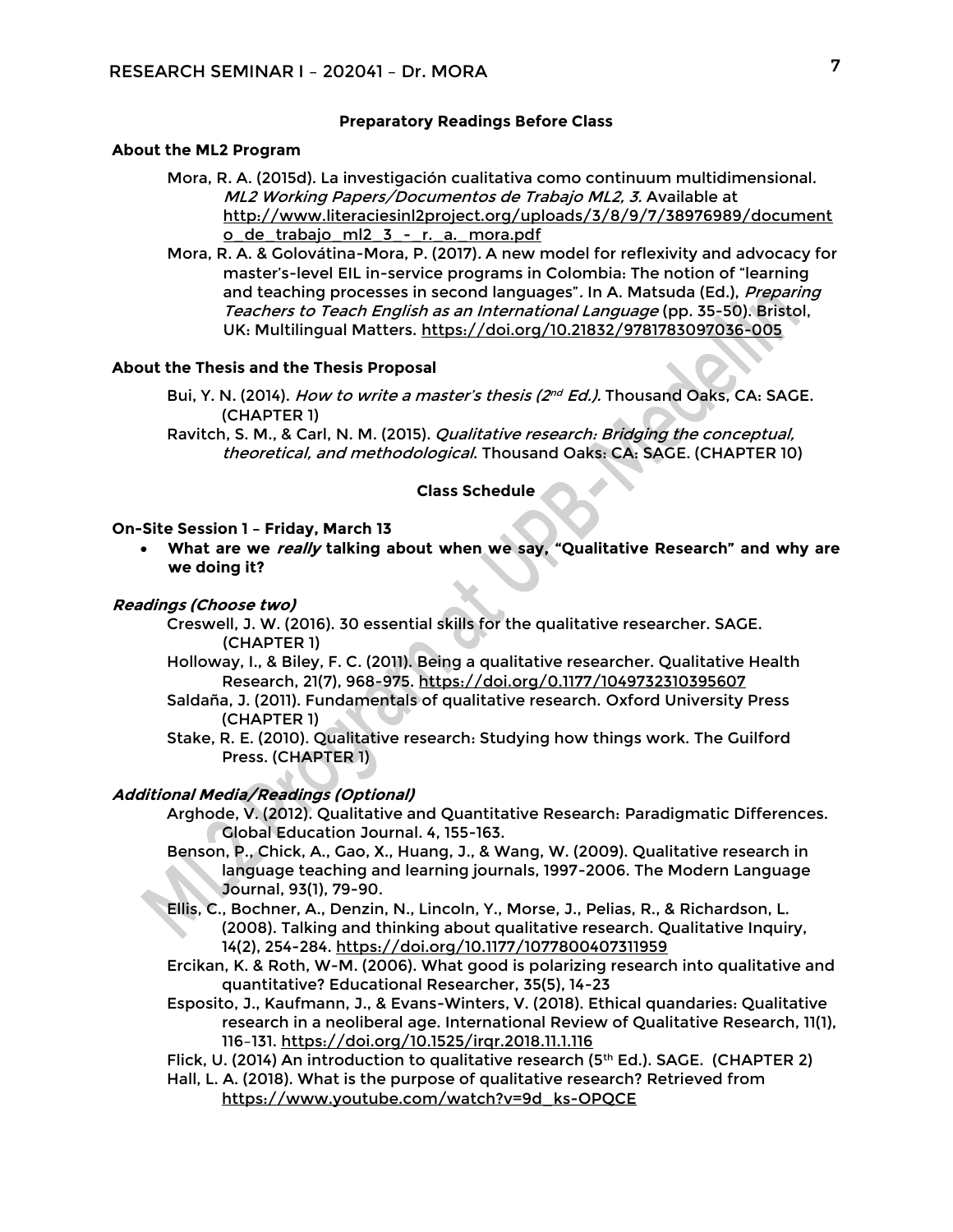- Hill, L. H. (2007) Thoughts for students considering becoming qualitative researchers – Qualities of qualitative researchers. Qualitative Research Journal, 7(1), 26-31, <https://doi.org/10.3316/QRJ0701026>
- Leavy, P. (2017). Research design: Quantitative, qualitative, mixed methods, artsbased, and community-based participatory research approaches. The Guilford Press. (CHAPTER 1)
- Ndimande, B. S. (2012). Decolonizing research in postapartheid South Africa: The politics of methodology. Qualitative Inquiry, 18(3), 215-226. <https://doi.org/10.1177/1077800411431557>

# **On-Site Session 2 – Saturday, March 14**

- **So, you want to do a qualitative study: What's the issue? (with a huge nod to Yoda himself, Bob Stake!)**
	- o **Finding and choosing a topic**
	- o **Statement of the Problem, Purpose and Research Question**

#### **Readings**

- Agee, J. (2009). Developing qualitative research questions: A reflective process. International Journal of Qualitative Studies in Education, 22(4), 431-447. doi:10.1080/09518390902736512
- Creswell, J. W. (2016). 30 essential skills for the qualitative researcher. SAGE. (CHAPTERS 11 and 12)
- Kross, J., & Giust, A. (2019). Elements of research questions in relation to qualitative inquiry. The Qualitative Report, 24(1), 24-30. Retrieved from <https://nsuworks.nova.edu/tqr/vol24/iss1/2>
- Luneburg, F. C., & Irby, B. J. (2008). Writing a successful thesis or dissertation: Tips and strategies for students in the social and behavioral sciences. Corwin Press. <http://dx.doi.org/10.4135/9781483329659.n6> (CHAPTER 1).
- Luneburg, F. C., & Irby, B. J. (2008). Writing a successful thesis or dissertation: Tips and strategies for students in the social and behavioral sciences. Corwin Press. <http://dx.doi.org/10.4135/9781483329659.n1> (CHAPTER 6)
- Macintosh, R., Bartunek, J. M., Bhatt. M. & MacLean, D. (2016). I never promised you a rose garden: When research questions ought to change. Research in Organizational Change and Development, 24, 47-82. doi: 10.1108/S0897- 301620160000024012
- Neri de Souza, F., Neri, D. C., & Costa, A. P. (2016). Asking questions in the qualitative research context. The Qualitative Report, 21(13), 6-18. Retrieved from <http://nsuworks.nova.edu/tqr/vol21/iss13/2>
- Roberts, C. M. (2010). The dissertation journey: A practical and comprehensive guide to planning, writing, and defending your dissertation. Corwin Press. <http://dx.doi.org/10.4135/9781452219219.n4> (CHAPTER 4)
- Stake, R. E. (2010). Qualitative research: Studying how things work. The Guilford Press. (CHAPTER 4)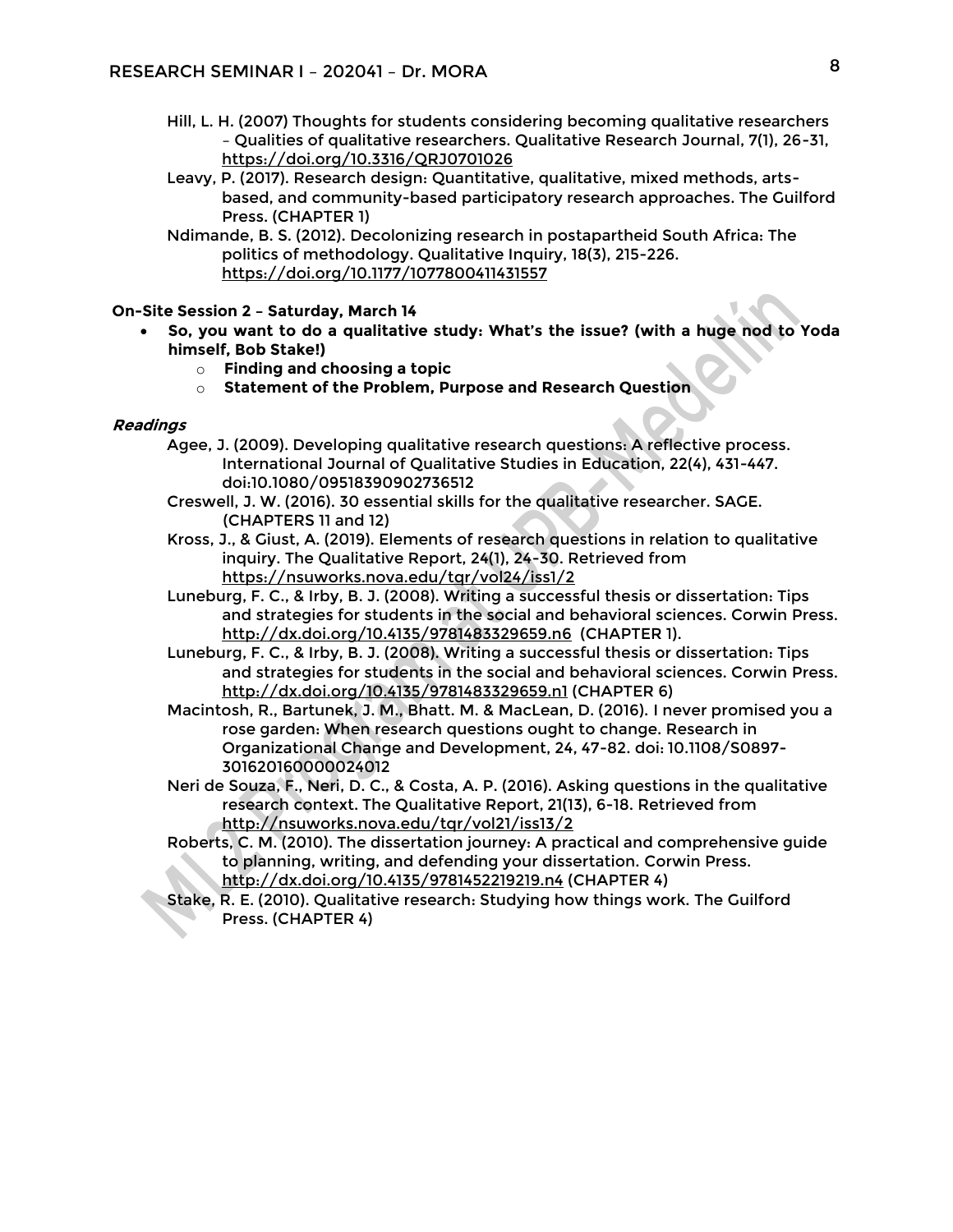#### **Independent Work Session 1 – March 20 and 21**

• **Profiling my first epistemological stances toward research: Who am I as a researcher? What themes and issues would I like to explore as a thesis topic?**

#### **Readings**

- Berger, R. (2015). Now I see it, now I don't: Researcher's position and reflexivity in qualitative research. Qualitative Research, 15(2), 219-234. <https://doi.org/10.1177/1468794112468475>
- Feuer, A. (2007). How qualitative research changed me: A narrative of personal growth. The Qualitative Report, 12(1), 122-130.
- Klehr, M. (2012). Qualitative teacher research and the complexity of classroom contexts. Theory into Practice, 51, 122-128. <https://doi.org/10.1080/00405841.2012.662867>
- Mora, R. A., Pulgarín, C., Ramírez, N., & Mejía-Vélez, M. C. (2018). English literacies in Medellin: The city as literacy. In S. Nichols and S. Dobson (Eds.), Learning Cities: Multimodal explorations and placed pedagogies (pp. 37-60). Springer. [https://doi.org/10.1007/978-981-10-8100-2\\_4](https://doi.org/10.1007/978-981-10-8100-2_4)
- Saldaña, J. (2018). Researcher, analyze thyself. The Qualitative Report, 23(9), 2036- 2046. Retrieved from<https://nsuworks.nova.edu/tqr/vol23/iss9/1>
- Semingson, P., O'Byrne, I., Mora, R. A., & Kist, W. (2017). Social scholarship and the networked scholar: Researching, reading, and writing the web. Educational Media International, 57(4), 360-372. <https://doi.org/10.1080/09523987.2017.1391525>
- Stake, R. E. (2010). Qualitative research: Studying how things work. The Guilford
	- Press. (CHAPTER 1)
- Wasser, J. D., & Bresler, L. (1996). Working in the interpretive zone: Conceptualizing collaboration in qualitative research teams. Educational Researcher, 25(5), 5- 15.

#### **Media**

Hall, L. A. (2018a). How to write a clear, concise research question. https://www.youtube.com/watch?v=UMUlcGBS-C0 Hall, L. A. (2018b). How to write a good research question. https://www.youtube.com/watch?v=UeE68myIpx8 Luther, B. (2012a). Research problem and purpose statement. <http://www.youtube.com/watch?v=fbwxQBLrkfc> Luther, B. (2012b). Research question development. <http://www.youtube.com/watch?v=FiwQaP0pnjI> George Mason University (2011). Writing a research question. [http://www.youtube.com/watch?v=XXkiCE\\_MBLM](http://www.youtube.com/watch?v=XXkiCE_MBLM) 

#### **ASSIGNMENT 1 DUE BY THURSDAY, MARCH 26**

#### **On-Site Session 3 – Friday, March 27**

• **The conceptual framework: Establishing a dialogical relationship between ideas**

# **Readings**

Collins, C. S., & Stockton, C. M. (2018). The central role of theory in qualitative research. International Journal of Qualitative Methods, 17(1), 1-10. <https://doi.org/1609406918797475>

Dressman, M. (2008). Using social theory in educational research: A practical guide. Routledge. (CHAPTER 3)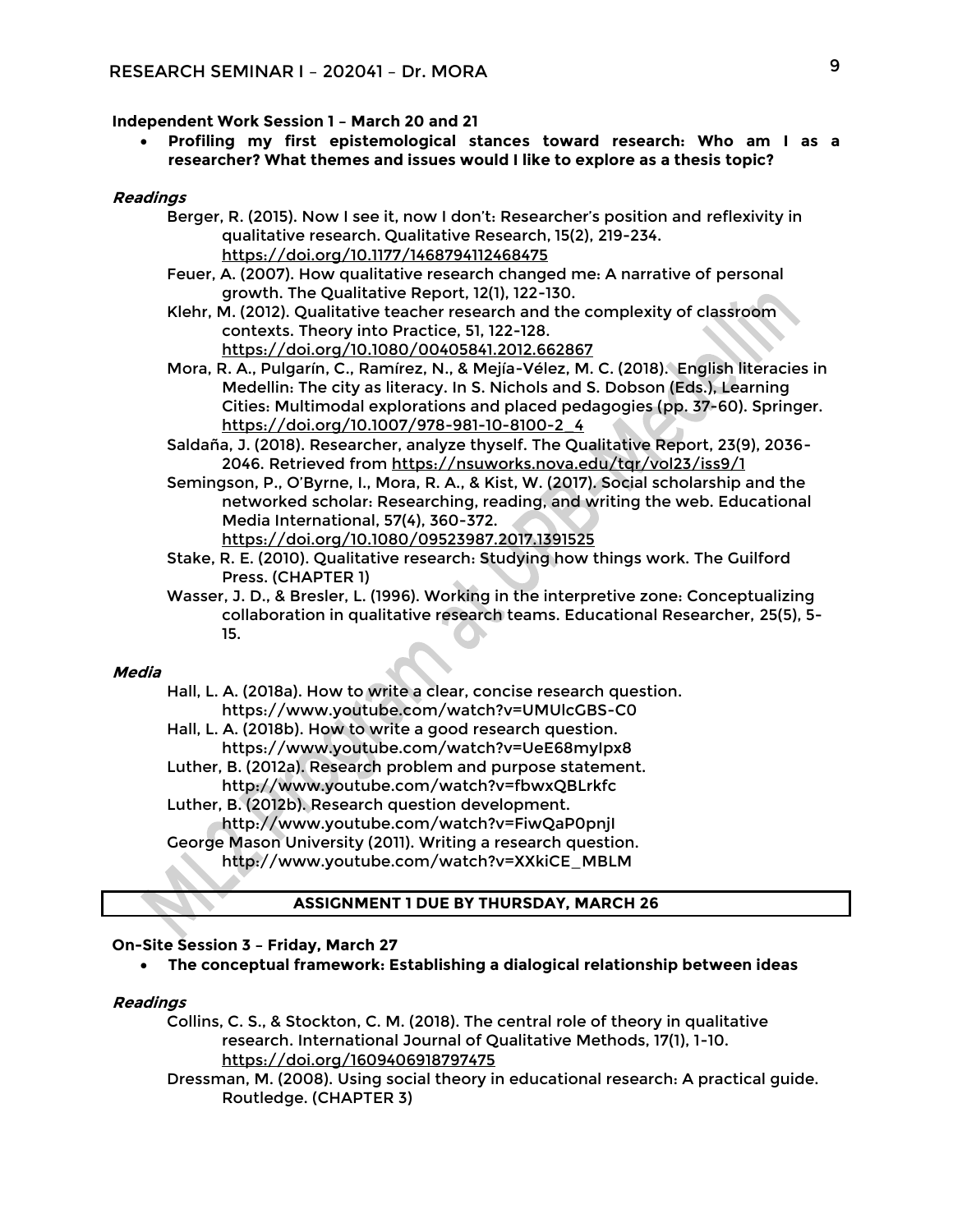- Jabareen, Y. (2009). Building a conceptual framework: Philosophy, definitions, and procedure. International Journal of Qualitative Methods, 8(4), 49-62.
- Rallis, S. F. (2018). Conceptual framework. In B. B. Frey (Ed.), The SAGE Encyclopedia of Educational Research, Measurement, and Evaluation (pp. 355-356). SAGE. <http://dx.doi.org/10.4135/9781506326139.n134>
- Ravitch, S. M., & Carl, N. M. (2015). Qualitative research: Bridging the conceptual, theoretical, and methodological. SAGE. (CHAPTER 2)
- Stinson, D. W. (2009). The proliferation of theoretical paradigms quandary: How one novice researcher used eclecticism as a solution. The Qualitative Report, 14(3), 498-523.

## **On-Site Session 4 – Saturday, March 28**

• **The literature review: Accounting for what is out there and what we know remains to be discovered**

#### **Readings**

- Blair, L. (2016). Writing a Graduate Thesis or Dissertation. Sense Publishers. (CHAPTER 4)
- Boote, D. N., & Beile, P. (2005). Scholars before researchers: On the centrality of the dissertation literature review in research preparation. Educational Researcher, 34(6), 3-15.<https://doi.org/10.3102/0013189X034006003>
- Creswell, J. W. (2016). 30 essential skills for the qualitative researcher. SAGE. (CHAPTER 8)
- Gill, S. L. (2017). Reading qualitative research. Journal of Human Lactation, 33(4), 670- 671.<https://doi.org/10.1177/0890334417726315>
- Luneburg, F. C., & Irby, B. J. (2008). Writing a successful thesis or dissertation: Tips and strategies for students in the social and behavioral sciences. Corwin Press. <http://dx.doi.org/10.4135/9781483329659.n7> (CHAPTER 7)
- Stake, R. E. (2010). Qualitative research: Studying how things work. The Guilford Press. (CHAPTER 6)

## **Additional Media/Readings**

- Aronin, L. & Spolsky, B. (2010). Research in English language teaching and learning in Israel (2004-2009). Language Teaching, 43(3), 297-319. doi:10.1017/S0261444810000042
- Hall, L. A., & O'Byrne, I. (2018). Eight steps to write a literature review: Scholarly advice from Ian O'Byrne. <https://www.youtube.com/watch?v=nm4u2f7pF48&t=25s>
- Myhill, D., & Watson, A. (2014). The role of grammar in the writing curriculum: A review of the literature. Child Language Teaching & Therapy, 30(1), 41-62. doi:10.1177/0265659013514070
- O'Byrne, I. (2018a, February 9). Eight steps to write a literature review. <http://wiobyrne.com/literature-review/>
- O'Byrne, I. (2018b, February 15). The four-step process needed to write an annotated bibliography.<http://wiobyrne.com/annotated-bibliography/>
- Onwuegbuzie, A. J., Leech, N. L., & Collins, K. M. (2012). Qualitative Analysis Techniques for the Review of the Literature. The Qualitative Report, 17(28), 1- 28.<http://nsuworks.nova.edu/tqr/vol17/iss28/2>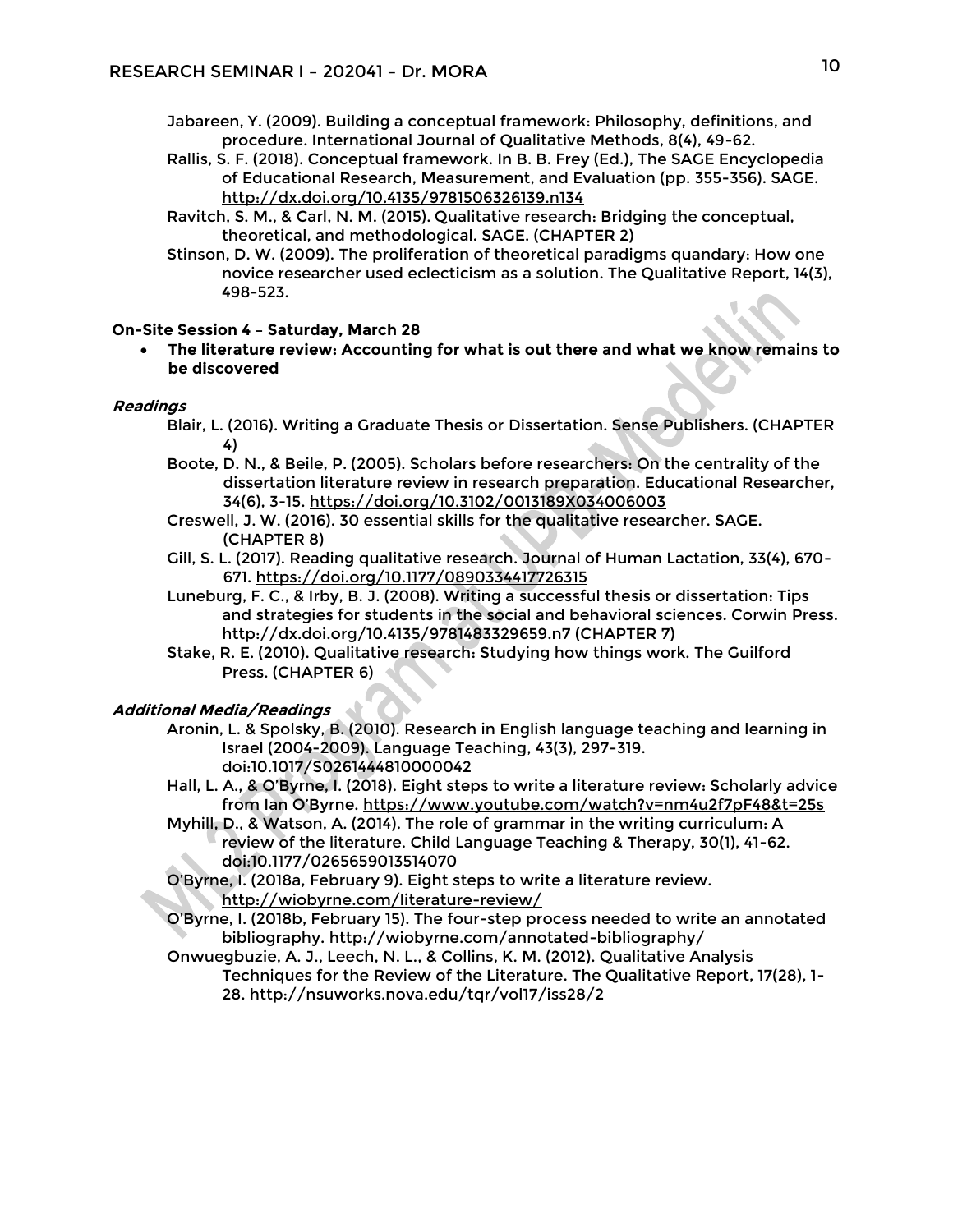### **Independent Work Session 2 – April 3 and 4**

## • **Statement of the Problem and Conceptual Framework Redux**

# **Media**

Desjardins, F. J. (2010). Theoretical framework. <http://www.youtube.com/watch?v=EcnufgQzMjc> Luther, B. (2012). What is a literature review. [http://www.youtube.com/watch?v=GxVnULl\\_080](http://www.youtube.com/watch?v=GxVnULl_080) Rockinson-Szapkiw, A. (2013). Theoretical framework. [http://www.youtube.com/watch?v=VkiKK8sj\\_bs](http://www.youtube.com/watch?v=VkiKK8sj_bs) Sevillano, L. (2010). The literature review. <http://www.youtube.com/watch?v=jKL2pdRmwc4>

NOTE: In addition to these videos, you will need to revisit the readings from On-Site Sessions 3 and 4 for this independent work session.

#### **ASSIGNMENT 2 DUE BY FRIDAY, APRIL 17**

#### **On-Site Session 5 – Friday, April 17**

• **Caring for everybody involved in your study, including ourselves – An introduction to ethics in qualitative research**

# **Readings**

- Cieurzo, C., & Keitel, M. A. (1999). Ethics in qualitative research. In M. Kopala & L. A. Suzuki (Eds.), Using Qualitative Methods in Psychology (pp. 64-76). SAGE. <http://dx.doi.org/10.4135/9781452225487.n6>
- Costley, C., & Gibbs, P. (2006). Researching others: Care as an ethic for practitioner researchers. Studies in Higher Education, 31(1), 89-98. <https://doi.org/10.1080/03075070500392375>
- Denzin, N. K. (2010). The qualitative manifesto: A call to arms. Left Coast Press. (APPENDIX TWO)
- Levy, N. (2016) Emotional landscapes; discomfort in the field. Qualitative Research Journal, 16(1), 39-50.<https://doi.org/10.1108/QRJ-08-2014-0036>
- Lindorff, M. (2010). Ethics, ethical human research and human research ethics committees. Australian Universities Review, 52(1), 51-59.
- Preissle, J. (2008). Ethics. In L. M. Given (Ed.), The SAGE Encyclopedia of Qualitative Research Methods (pp. 274-277). SAGE.
	- <http://dx.doi.org/10.4135/9781412963909.n140>
- Rager, K. B. (2005). Self-care and the qualitative researcher: When collecting data can break your heart. Educational Researcher, 34(4), 23-27.
- Sherry, E. (2013). The vulnerable researcher: Facing the challenges of sensitive research. Qualitative Research Journal, 13(3), 278-288. <https://doi.org/10.1108/QRJ-10-2012-0007>

## **Online Resources**

- Summary of ethical principles:<https://oprs.research.illinois.edu/ethical-principles>
- About informed consent: [https://oprs.research.illinois.edu/education](https://oprs.research.illinois.edu/education-training/instructions-informed-consent)[training/instructions-informed-consent](https://oprs.research.illinois.edu/education-training/instructions-informed-consent)
- Considerations for recruiting our own students: <https://oprs.research.illinois.edu/recruiting-from-courses>
- Additional information for research participants: <https://oprs.research.illinois.edu/rights-consent>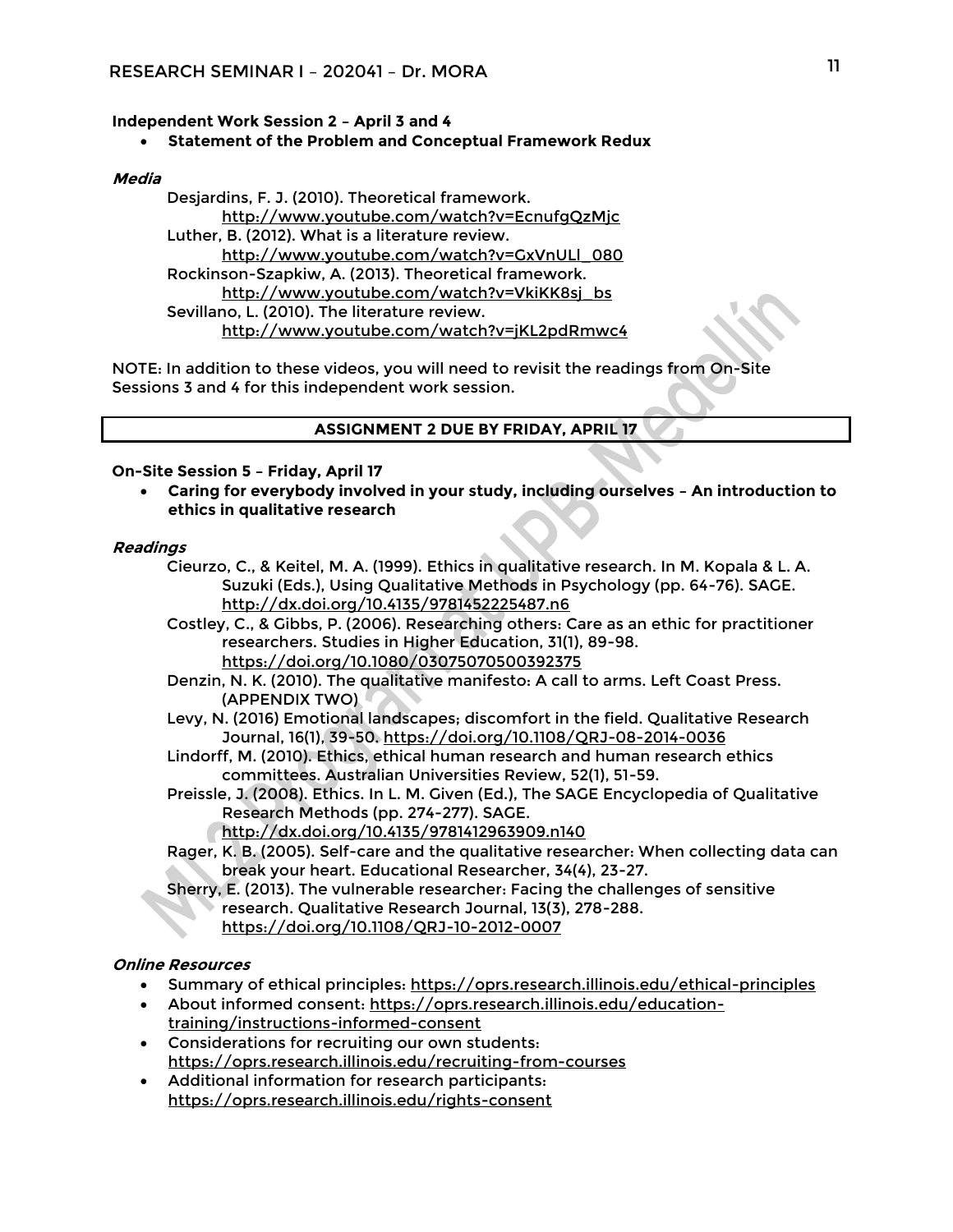### **On-Site Session 6 – Saturday, April 18**

• **Figuring out qualitative research and qualitative studies**

# **A Zoom Conversation Guest Speaker: Dr. Stephanie Anne Shelton, University of Alabama**

#### **Readings**

Roulston, K., & Shelton, S. A. (2015). Reconceptualizing bias in teaching qualitative research methods. Qualitative Inquiry, 21(4), 332-342. <https://doi.org/10.1177/1077800414563803> Saldaña, J. (2014). Blue-collar qualitative research: A rant. Qualitative Inquiry, 20(8), 976-980.<http://doi.org/10.1177/1077800413513739> OTHER READINGS SUGGESTED BY DR. SHELTON TBD

# **Independent Work Session 3 – April 24 and 25**

### • **Revisiting Chapter 1: Three-Minute Thesis**

For this independent work session, all students will prepare a short video where they will introduce their current musings about their potential thesis topic, research question, and conceptual framework using the Three-Minute Thesis (3MT) format. Videos cannot be longer than 3 minutes. You must upload the video to the 3MT folder on Google Drive.

Here's a word about 3MT,

Three Minute Thesis (3MT®) celebrates the exciting research conducted by PhD students around the world. Developed by The University of Queensland (UQ), the competition cultivates students' academic, presentation, and research communication skills. Presenting in a 3MT competition increases their capacity to effectively explain their research in three minutes, in a language appropriate to a non-specialist audience. Competitors are allowed one PowerPoint slide, but no other resources or props. [\(https://threeminutethesis.uq.edu.au/about\)](https://threeminutethesis.uq.edu.au/about)

#### **Reading**

Bui, Y. N. (2013). How to write a master's thesis (2<sup>nd</sup> Ed.). SAGE. (CHAPTER 5)

#### **Media**

ANU TV (2015). 3MT: three tips to help you prepare a winning presentation. <https://www.youtube.com/watch?v=U9czKztZK1I>

The University of Western Australia (2012). Three minute thesis (3MT) 2011 winner – Matthew Thompson.<https://www.youtube.com/watch?v=pvjPzsLIyGw>

MiamiOHnews (2017). Three minute thesis 2017 winner.

<https://www.youtube.com/watch?v=dexCh39jEg4>

# **ASSIGNMENT 3 DUE BY FRIDAY, MAY 13**

# **ASSIGNMENT 4 DUE BY SATURDAY, MAY 20**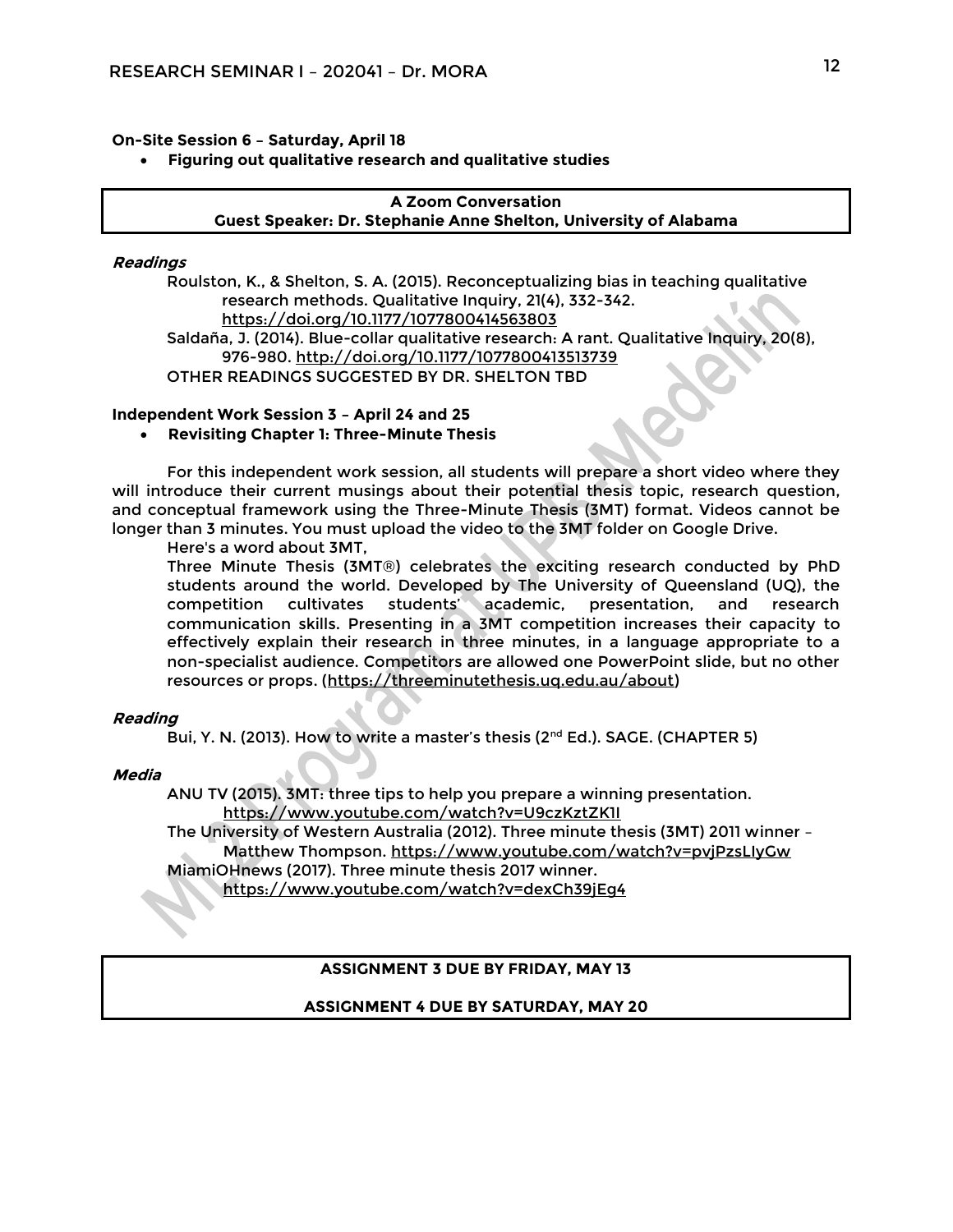# **Appendix A: Baseline Resources for this Class**

# **Suggested Books on Qualitative Research**

(NOTE: These are books we recommend for your personal libraries. Buying them is not mandatory!):

- American Psychological Association (2009). Publication manual of the American *Psychological Association (6<sup>th</sup> Ed.).* APA. <u>(https://www.amazon.com/Publication-</u> [Manual-American-Psychological-](https://www.amazon.com/Publication-Manual-American-Psychological-Association/dp/1433805618/ref=sr_1_1?ie=UTF8&qid=1518818707&sr=8-1&keywords=apa+manual)[Association/dp/1433805618/ref=sr\\_1\\_1?ie=UTF8&qid=1518818707&sr=8-](https://www.amazon.com/Publication-Manual-American-Psychological-Association/dp/1433805618/ref=sr_1_1?ie=UTF8&qid=1518818707&sr=8-1&keywords=apa+manual) [1&keywords=apa+manual\)](https://www.amazon.com/Publication-Manual-American-Psychological-Association/dp/1433805618/ref=sr_1_1?ie=UTF8&qid=1518818707&sr=8-1&keywords=apa+manual)
- Bui, Y. N. (2013). *How to write a master's thesis (2<sup>nd</sup> Ed.).* SAGE. [\(https://www.amazon.com/How-Write-Master%E2%80%B2s-Thesis-](https://www.amazon.com/How-Write-Master%E2%80%B2s-Thesis-Yvonne/dp/1452203512/ref=sr_1_1?ie=UTF8&qid=1518812699&sr=8-1&keywords=how+to+write+a+master%27s+thesis)[Yvonne/dp/1452203512/ref=sr\\_1\\_1?ie=UTF8&qid=1518812699&sr=8-](https://www.amazon.com/How-Write-Master%E2%80%B2s-Thesis-Yvonne/dp/1452203512/ref=sr_1_1?ie=UTF8&qid=1518812699&sr=8-1&keywords=how+to+write+a+master%27s+thesis) [1&keywords=how+to+write+a+master%27s+thesis\)](https://www.amazon.com/How-Write-Master%E2%80%B2s-Thesis-Yvonne/dp/1452203512/ref=sr_1_1?ie=UTF8&qid=1518812699&sr=8-1&keywords=how+to+write+a+master%27s+thesis)
- Creswell, J. W. (2016). 30 essential skills for the qualitative researcher. SAGE. [\(https://www.amazon.com/30-Essential-Skills-Qualitative-](https://www.amazon.com/30-Essential-Skills-Qualitative-Researcher/dp/145221686X/ref=sr_1_1?ie=UTF8&qid=1518979974&sr=8-1&keywords=creswell+30+essential+skills)[Researcher/dp/145221686X/ref=sr\\_1\\_1?ie=UTF8&qid=1518979974&sr=8-](https://www.amazon.com/30-Essential-Skills-Qualitative-Researcher/dp/145221686X/ref=sr_1_1?ie=UTF8&qid=1518979974&sr=8-1&keywords=creswell+30+essential+skills) [1&keywords=creswell+30+essential+skills\)](https://www.amazon.com/30-Essential-Skills-Qualitative-Researcher/dp/145221686X/ref=sr_1_1?ie=UTF8&qid=1518979974&sr=8-1&keywords=creswell+30+essential+skills)
- Luneburg, F. C., & Irby, B. J. (2008). Writing a successful thesis or dissertation: Tips and strategies for students in the social and behavioral sciences. SAGE. [https://sk](https://sk-sagepub-com.consultaremota.upb.edu.co/books/writing-a-successful-thesis-or-dissertation)[sagepub-com.consultaremota.upb.edu.co/books/writing-a-successful-thesis-or](https://sk-sagepub-com.consultaremota.upb.edu.co/books/writing-a-successful-thesis-or-dissertation)[dissertation](https://sk-sagepub-com.consultaremota.upb.edu.co/books/writing-a-successful-thesis-or-dissertation) (NOTE: You can access this book directly from our database via the SAGE Ebooks catalog!)
- Leavy, P. (2017). Research design: Quantitative, qualitative, mixed methods, arts-based, and community-based participatory research approaches. The Guilford Press. [\(https://www.amazon.com/Research-Design-Quantitative-Community-Based-](https://www.amazon.com/Research-Design-Quantitative-Community-Based-Participatory/dp/1462514383/ref=sr_1_1?ie=UTF8&qid=1518812450&sr=8-1&keywords=research+design+patricia+leavy)[Participatory/dp/1462514383/ref=sr\\_1\\_1?ie=UTF8&qid=1518812450&sr=8-](https://www.amazon.com/Research-Design-Quantitative-Community-Based-Participatory/dp/1462514383/ref=sr_1_1?ie=UTF8&qid=1518812450&sr=8-1&keywords=research+design+patricia+leavy) [1&keywords=research+design+patricia+leavy\)](https://www.amazon.com/Research-Design-Quantitative-Community-Based-Participatory/dp/1462514383/ref=sr_1_1?ie=UTF8&qid=1518812450&sr=8-1&keywords=research+design+patricia+leavy)
- Saldaña, J. (2011). Fundamentals of qualitative research. Oxford University Press [\(https://www.amazon.com/Fundamentals-Qualitative-Research-Understanding-](https://www.amazon.com/Fundamentals-Qualitative-Research-Understanding-2011-03-18/dp/B01JXOWCWC/ref=sr_1_2?ie=UTF8&qid=1518812559&sr=8-2&keywords=fundamentals+of+qualitative+research+saldana)[2011-03-18/dp/B01JXOWCWC/ref=sr\\_1\\_2?ie=UTF8&qid=1518812559&sr=8-](https://www.amazon.com/Fundamentals-Qualitative-Research-Understanding-2011-03-18/dp/B01JXOWCWC/ref=sr_1_2?ie=UTF8&qid=1518812559&sr=8-2&keywords=fundamentals+of+qualitative+research+saldana) [2&keywords=fundamentals+of+qualitative+research+saldana\)](https://www.amazon.com/Fundamentals-Qualitative-Research-Understanding-2011-03-18/dp/B01JXOWCWC/ref=sr_1_2?ie=UTF8&qid=1518812559&sr=8-2&keywords=fundamentals+of+qualitative+research+saldana)
- Stake, R. E. (2010). *Qualitative research: Studying how things work.* The Guilford Press. [\(https://www.amazon.com/Qualitative-Research-Studying-Things-](https://www.amazon.com/Qualitative-Research-Studying-Things-Work/dp/1606235451/ref=sr_1_fkmr1_1?ie=UTF8&qid=1518812647&sr=8-1-fkmr1&keywords=understanding+qualitative+research+stake)[Work/dp/1606235451/ref=sr\\_1\\_fkmr1\\_1?ie=UTF8&qid=1518812647&sr=8-1](https://www.amazon.com/Qualitative-Research-Studying-Things-Work/dp/1606235451/ref=sr_1_fkmr1_1?ie=UTF8&qid=1518812647&sr=8-1-fkmr1&keywords=understanding+qualitative+research+stake) [fkmr1&keywords=understanding+qualitative+research+stake\)](https://www.amazon.com/Qualitative-Research-Studying-Things-Work/dp/1606235451/ref=sr_1_fkmr1_1?ie=UTF8&qid=1518812647&sr=8-1-fkmr1&keywords=understanding+qualitative+research+stake)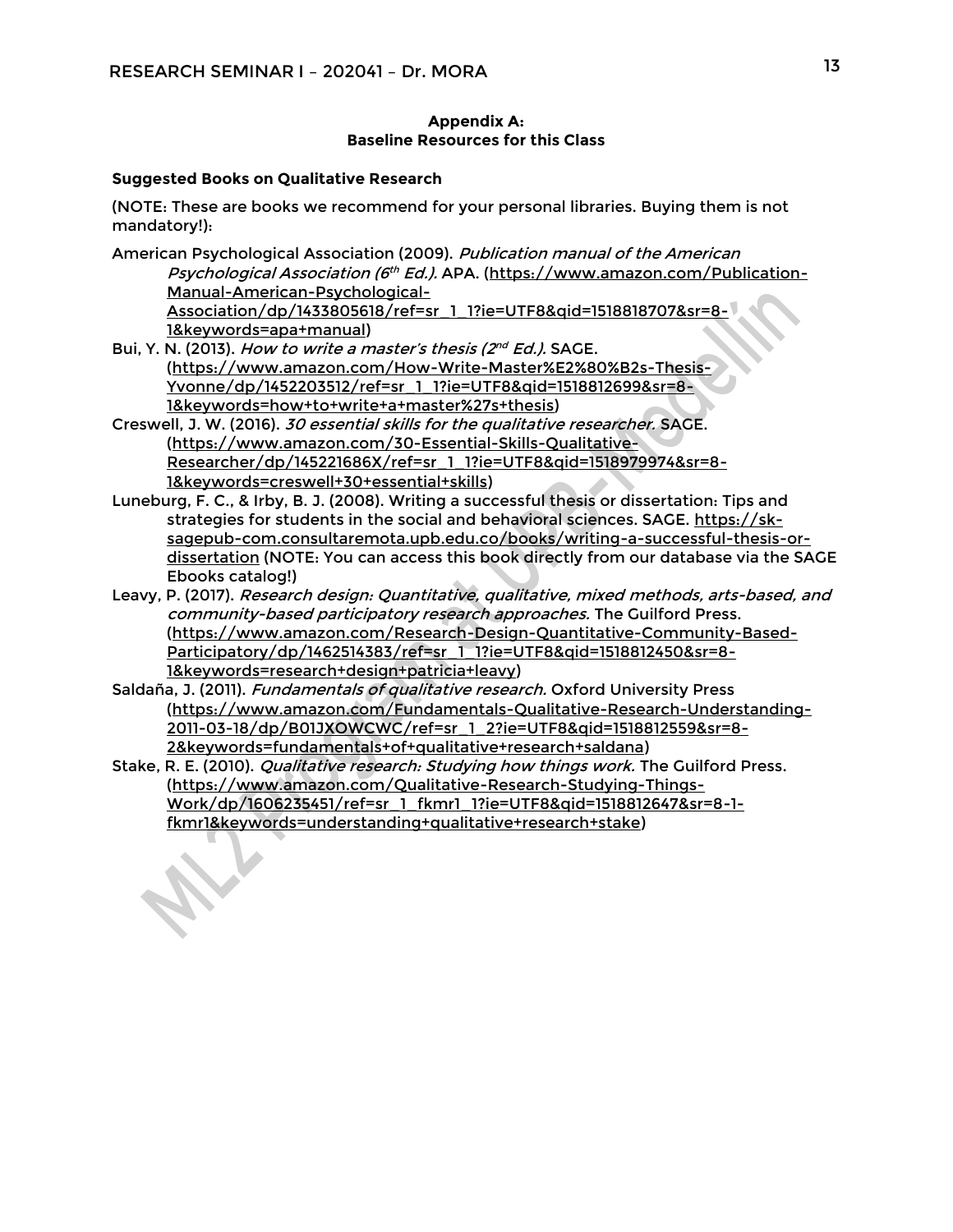# **Appendix B: Additional Resources on Education and Qualitative Inquiry**

### **Databases**

- The Directory of Open Access Journals [\(http://doaj.org\)](http://doaj.org/) offers multiple options for you to explore articles free of charge. Just for the topic "language" alone, they have 249 journals available.
- Scielo [\(http://www.scielo.org.co/\)](http://www.scielo.org.co/) and Redalyc [\(https://www.redalyc.org/](https://www.redalyc.org/home.oa) [home.oa\)](https://www.redalyc.org/home.oa) are two of the main databases for Latin America and the Spanish peninsula.
- Our campus database [\(http://consultaremota.upb.edu.co\)](http://consultaremota.upb.edu.co/) features plenty of articles on topics related to education and qualitative inquiry:
	- o SAGE catalogs: SAGE Journals and SAGE Ebooks. They have very good resources at your disposal, including peer-reviewed articles and book chapters.
	- o Education databases for *EBSCO* and *Emerald*.
	- o Collections from JSTOR, SCOPUS, Taylor and Francis, and Springer.
- We also recommend looking at the Education Resources Information Center (ERIC [http://eric.ed.gov\)](http://eric.ed.gov/). You can find articles and papers on different education and qualitative research topics.
- Google Scholar [\(https://scholar.google.com.co/\)](https://scholar.google.com.co/) and Google Books [\(https://books.google.com.co\)](https://books.google.com.co/) are two valuable resources to search for academic articles on different topics.
- Other sites worth exploring, both for academic searches and to build your own scholarship, include Academia [\(http://academia.edu\)](http://academia.edu/) and Research Gate [\(http://researchgate.net\)](http://researchgate.net/) [Pro-Tip: Check if any scholars you like are there, follow them, and eventually reach out to them!]
- The International Institute of Qualitative Inquiry [\(http://iiqi.org\)](http://iiqi.org/) at the University of Illinois offers several interesting resources for qualitative researchers, including materials, syllabi, and publications.
- In addition to these databases, you will find in the "Syllabi and other resources" folder in Google Drive the file *Periodicals of Interest in Applied Linguistics & TESOL* (Compiled by Prof. Michael Lessard-Clouston at Biola University). This file features 34 pages of journals from all over the world!

# **International Open Access Journals Specialized in Qualitative Research:**

- International Journal of Qualitative Methods <http://ejournals.library.ualberta.ca/index.php/IJQM/index>
- Forum: Qualitative Social Research [http://www.qualitative](http://www.qualitative-research.net/index.php/fqs)[research.net/index.php/fqs](http://www.qualitative-research.net/index.php/fqs)
- The Qualitative Report <http://www.nova.edu/ssss/QR/>
- Turkish Online Journal of Qualitative Inquiry <http://www.tojqi.net/>
- QRE Qualitative Research in Education <http://www.hipatiapress.com/hpjournals/index.php/qre>
- QRJ Qualitative Research Journal (NOTE: As UPB students, you can access all issues of QRJ since 2006 free!) <http://www.emeraldinsight.com.consultaremota.upb.edu.co/loi/qrj>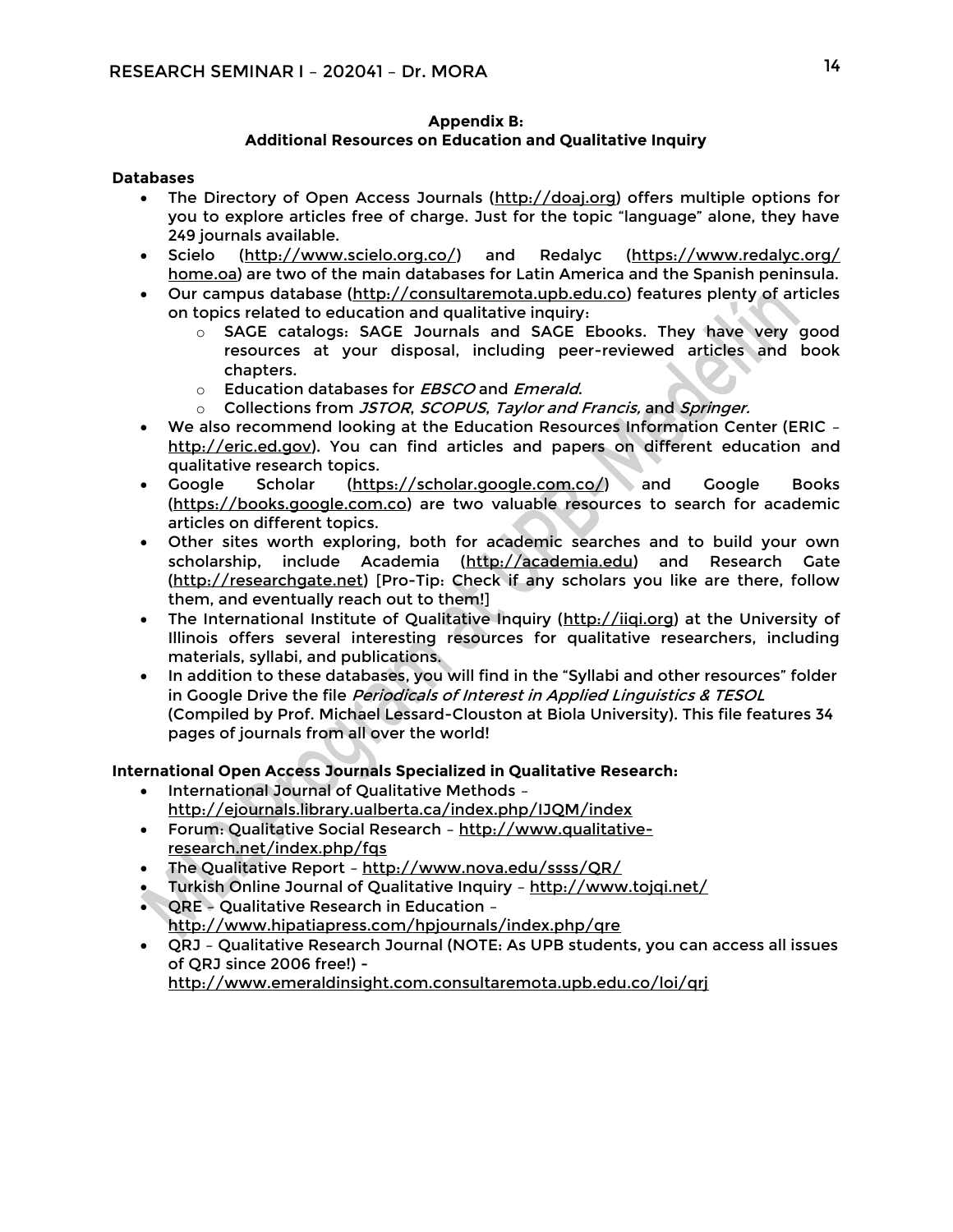# **Appendix C: Latin American Peer-Reviewed Journals Specialized in TESOL and Applied Linguistics**

**See the Google Map detailing all the journals at**  [https://www.google.com/maps/d/viewer?hl=en&mid=1sf46vBLP1nQwhtlGvYRqB0JoLYx3v](https://www.google.com/maps/d/viewer?hl=en&mid=1sf46vBLP1nQwhtlGvYRqB0JoLYx3vYJK&ll=-17.86087092914133%2C-100.6433200582344&z=2) [YJK&ll=-17.86087092914133%2C-100.6433200582344&z=2](https://www.google.com/maps/d/viewer?hl=en&mid=1sf46vBLP1nQwhtlGvYRqB0JoLYx3vYJK&ll=-17.86087092914133%2C-100.6433200582344&z=2)

# **Argentina**

- AJAL Argentinian Journal of Applied Linguistics <http://www.faapi.org.ar/ajal/current.html>
- ARTESOL EFL Journal <http://artesol.org.ar/publications/efl-journal>
- ARTESOL ESP Journal (Argentina) <http://artesol.org.ar/publications/esp-journal>
- Quintú Quimün <http://revele.uncoma.edu.ar/htdoc/revele/index.php/lingustica/index>
- Revista argentina de historiografía lingüística <http://www.rahl.com.ar/>
- Revista Signo y Seña (Argentina) <http://novedades.filo.uba.ar/novedades/revista-signo-y-se%C3%B1>

# **Brazil**

- Alfa: Revista de Linguística <https://periodicos.fclar.unesp.br/alfa/>
- BELT Brazilian English Language Teaching Journal <http://revistaseletronicas.pucrs.br/ojs/index.php/belt/index>
- DELTA: Documentação e Estudos em Linguística Teórica e Aplicada <https://revistas.pucsp.br/delta>
- EntrePalavras <http://www.entrepalavras.ufc.br/revista/index.php/Revista>
- Revista Brasileira de Linguística Aplicada [http://www.scielo.br/scielo.php?script=sci\\_serial&pid=1984-6398&lng=en&nrm=iso](http://www.scielo.br/scielo.php?script=sci_serial&pid=1984-6398&lng=en&nrm=iso)
- Revista de Estudos da Linguagem<http://periodicos.letras.ufmg.br/index.php/relin>
- Revista Letras e Letras <http://www.seer.ufu.br/index.php/letraseletras>
- Signum: Estudios da Linguagem <http://www.uel.br/revistas/uel/index.php/signum/index>
- The ESPecialist <https://revistas.pucsp.br/esp/index>
- Trabalhos em Lingüística Aplicada [http://www.scielo.br/scielo.php?script=sci\\_serial&pid=0103-1813&lng=en&nrm=iso](http://www.scielo.br/scielo.php?script=sci_serial&pid=0103-1813&lng=en&nrm=iso)
- Versalete <http://www.revistaversalete.ufpr.br/>

# **Chile**

- Lenguas Modernas (Chile) <https://lenguasmodernas.uchile.cl/index.php/LM/index>
- RLA (Revista de Lingüística Teórica y Aplicada, Chile) <http://www2.udec.cl/rla/>
- Revista Signos. Estudios de Lingüística (Chile) <http://www.revistasignos.cl/index.php/signos/index>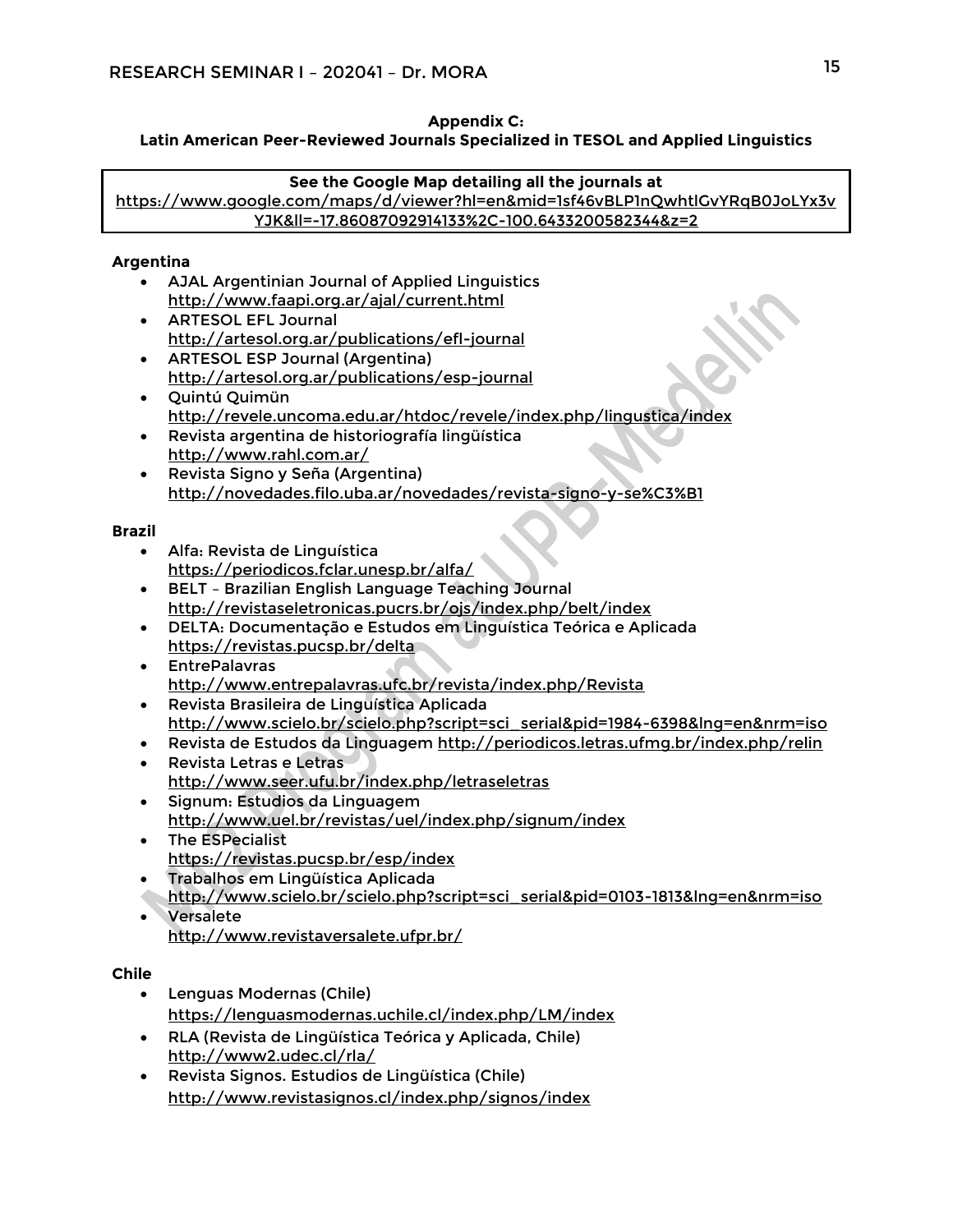# **Colombia**

- PROFILE Journal (Universidad Nacional) <http://revistas.unal.edu.co/index.php/profile/index>
- HOW Journal (ASOCOPI) <http://www.howjournalcolombia.org/index.php/how/index>
- Revista Q (UPB)<http://revistaq.upb.edu.co/>
- Latin American Journal of Content and Language Integrated Learning LACLIL (Universidad de la Sabana)<http://laclil.unisabana.edu.co/index.php/LACLIL>
- ENLETAWA Journal (UPTC) [http://revistas.uptc.edu.co/revistas/index.php/enletawa\\_journal](http://revistas.uptc.edu.co/revistas/index.php/enletawa_journal)
- Opening Writing Doors Journal (Universidad de Pamplona) <http://owdj.unipamplona.edu.co/>
- Revista Íkala (Universidad de Antioquia) <http://aprendeenlinea.udea.edu.co/revistas/index.php/ikala>
- Colombian Applied Linguistics Journal (Universidad Distrital) <http://revistas.udistrital.edu.co/ojs/index.php/calj>
- Revista Matices en Lenguas Extranjeras (Universidad Nacional) <http://revistas.unal.edu.co/index.php/male>
- Revista Lenguaje (Universidad del Valle) <http://revistalenguaje.univalle.edu.co/>
- GiST Journal (Universidad UNICA) <https://latinjournal.org/index.php/gist/index>
- Revista Palabra (UPB-Montería)<http://srvzenu.monteria.upb.edu.co/revistapalabra/>

# **Costa Rica**

• Revista de Lenguas Modernas (Costa Rica) <https://revistas.ucr.ac.cr/index.php/rlm/index>

# **México**

- CIEX Journ@l <http://ciex.edu.mx/journalv2/index.php/CJ>
- Estudios de Lingüística Aplicada <http://ela.enallt.unam.mx/index.php/ela>
- Lenguas en Contexto <http://www.facultaddelenguas.com/lencontexto/>
- MexTESOL Journal <http://www.mextesol.net/journal/>
- ReLingüística Aplicada <http://relinguistica.azc.uam.mx/no004/index.htm>
- Verbum et Lingua
	- <http://verbumetlingua.cucsh.udg.mx/>

# **Perú**

- Lengua y Sociedad <http://revista.letras.unmsm.edu.pe/index.php/ls/index>
- Lexis <http://revistas.pucp.edu.pe/index.php/lexis>